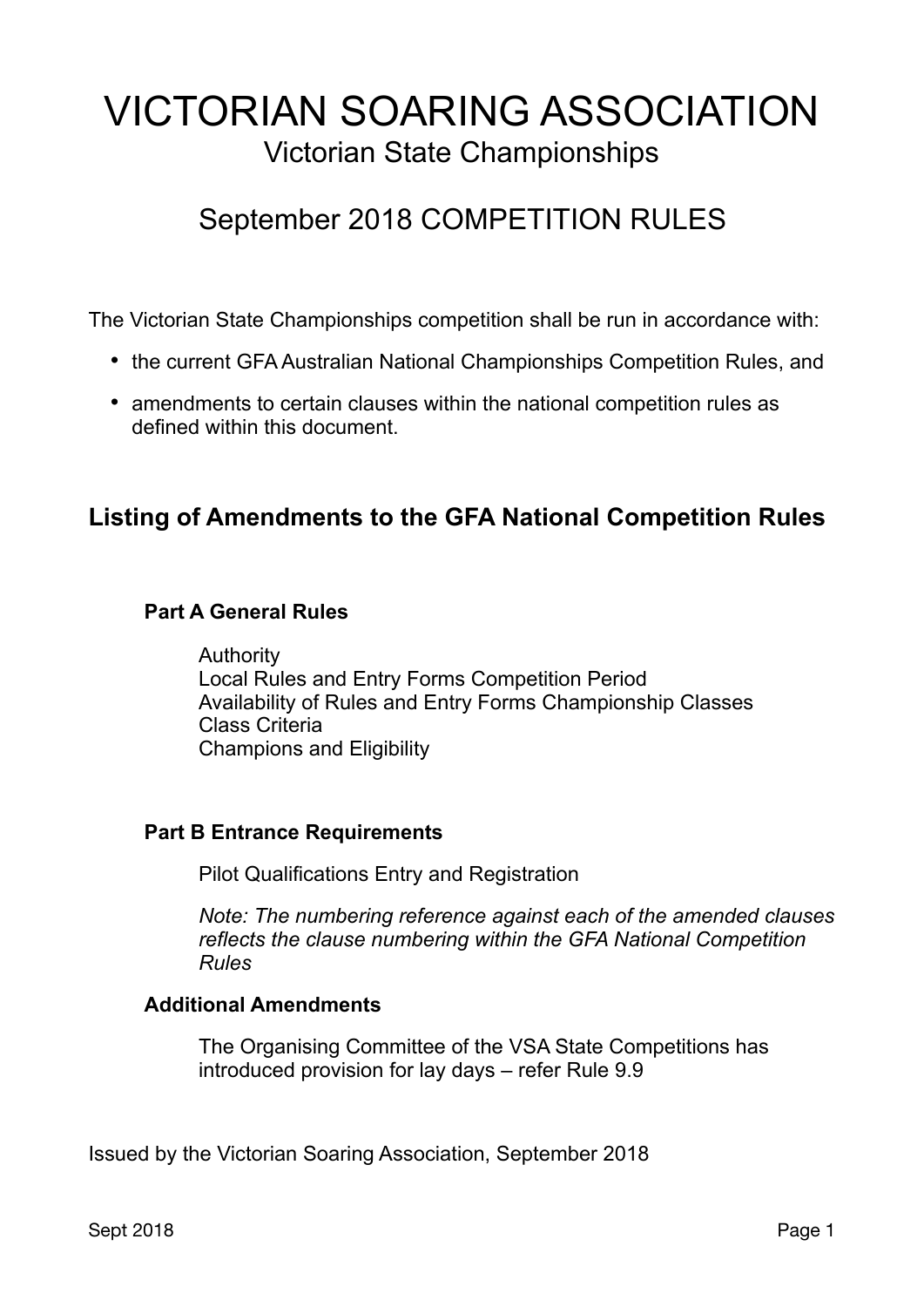# **Part A General Rules**

# *Authority*

The Victorian State Championships will be organised on behalf of the Victorian Soaring Association (VSA) by a nominated Club or organising team, and will be held annually.

"Organisers" means the Contest Director and Officials acting on behalf of VSA to organise the Championships. The VSA will approve appointment of the Contest Director.

## *Local Rules and Entry Forms*

The Organisers will prepare and submit local rules, financial budget and the entry form to the VSA for approval.

## *Competition Period*

The Victorian State Championships will be held over a period of **one** week including weekends. The minimum number of scheduled contest days will be **seven**.

The Organisers will select the start date on the advice of the VSA. Unless otherwise agreed with VSA, the first scheduled contest day will be a Sunday.

## *Championship Classes*

The State Championships will consist of a minimum of two classes:

- Ballasted including the main FAI classes. Should entries permit, the ballasted class may be subdivided into a combines Standard / 15m class and a combined 18m / Open class
- Club Class.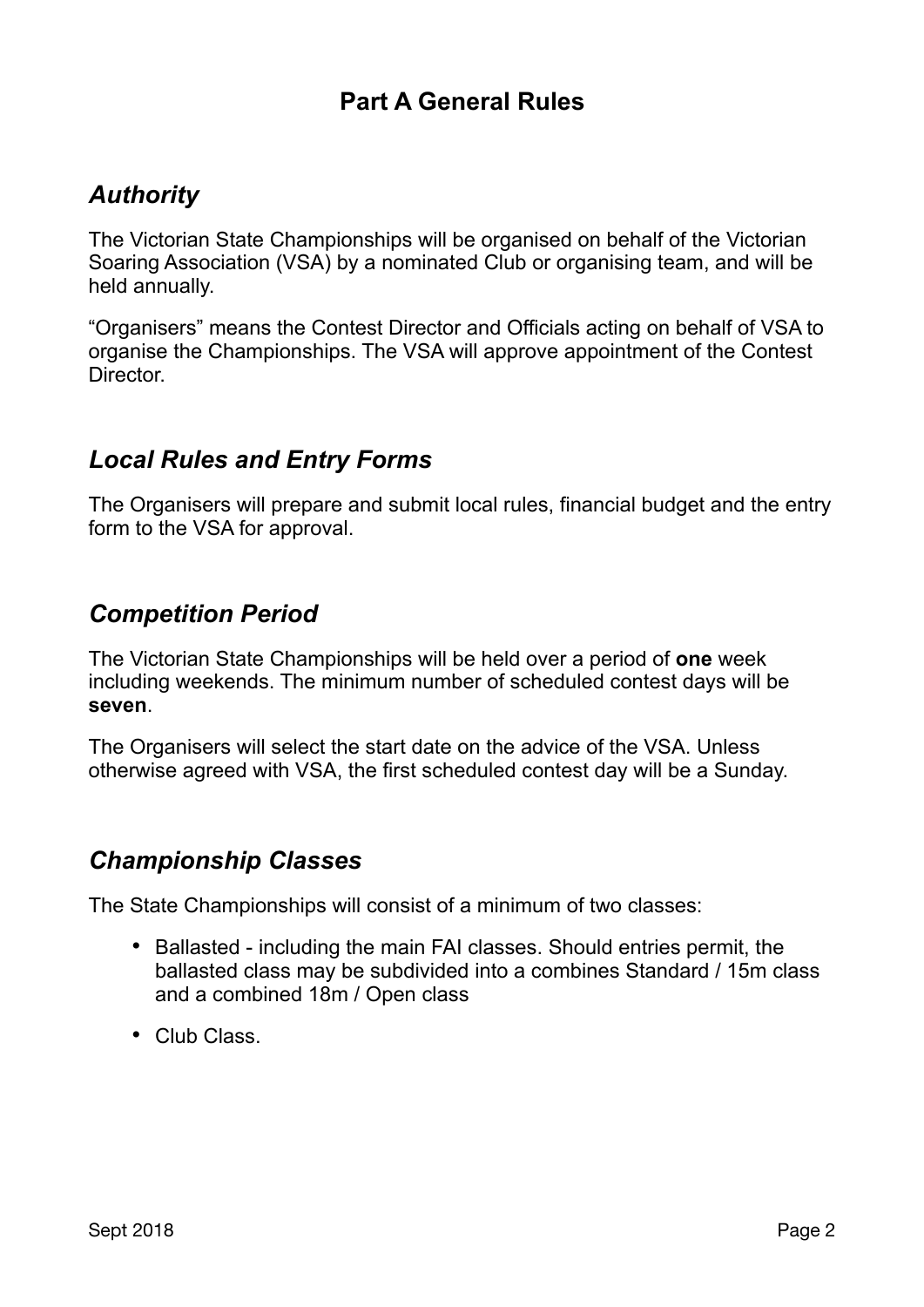# *Class Criteria*

### **Club Class**

Club Class includes any glider listed by the GFA as eligible for Club Class at a National Championships. Additionally:

- A pilot flying their first or second competition
- slower gliders with a handicap equal to or faster than the ASK21
- faster gliders with a handicap equal to or slower than the Nimbus 2 of a type first manufactured before 1988

are eligible for club class.

## *Champions and Eligibility*

Up to six champions may be declared at the end of the championships:

- Victorian Open Class Champion
- Victorian 20 Metre Two Seat Class Champion
- Victorian 18 Metre Class Champion
- Victorian 15 Metre Class Champion
- Victorian Standard Class Champion
- Victorian Club Class Champion

Victorian Championships will be awarded on the basis of handicapped scores

There will be one champion declared from each class provided that at least:

- **three** contest days as defined by the scoring formula have been flown,
- **five** gliders are registered as competing in the class; and
- **five** of the registered gliders in that class achieve a score of at least 20% of the winner's score at the end of the competition.

If there is a shortfall in entries the Organisers, in conjunction with the VSA, may decide on a variation to the minimum entry numbers and/or the Classes and must advise entrants prior to commencement of the first competition day.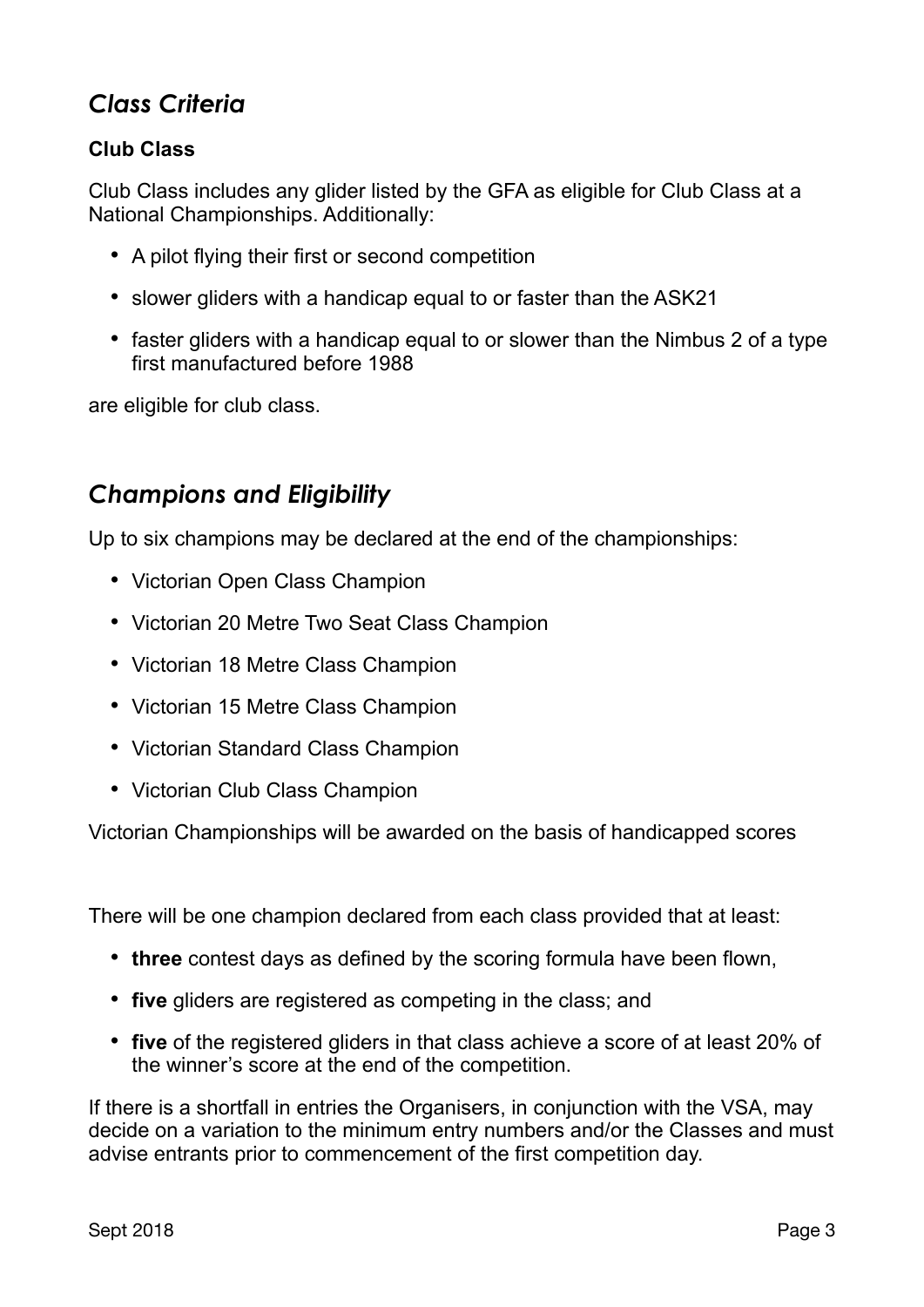If less than three contest days are flown, Class Champions will not be declared. However, the Organisers may declare class winners without the award of VSA trophies.

The title of Class Champion will be awarded to the pilot who:

- has the highest aggregate score at the end of the Championship,
- is an Australian citizen or permanent resident of Australia
- has flown at least **three** contest days.

**Pilot pairs** may enter, provided that:

- one nominates to fly at least **three** contest days, and both where this is possible. The nomination must take place before the end of briefing on the first contest day that one of the pair is present.
- they do not declare lay days (apart from those days on which the other pilot flies).
- the Organisers may allocate or scatter the contest days for pilot pairs in the interests of ensuring a fair and representative competition, and may require the leading pilot in a pair to fly on the last scheduled contest day.

Pilot pairs will score average points (as per Lay Days, but without the 10% reduction) for their designated non-flying days.

#### **Lay Days**

Where a pilot nominates before the commencement of the first competition day any days where they are unavailable to compete, they will be awarded average points for the field on those days and remain eligible to be awarded the championship provided they compete on 3 or more competition days as above. The last scheduled competition day can not be used as a lay day.

Average points are calculated as the average of 1000 x (pilots score / day winners score) for each competition day (excluding lay days). This is then multiplied by any day devaluation factor for the lay day in question. Finally, it is reduced by 10%.